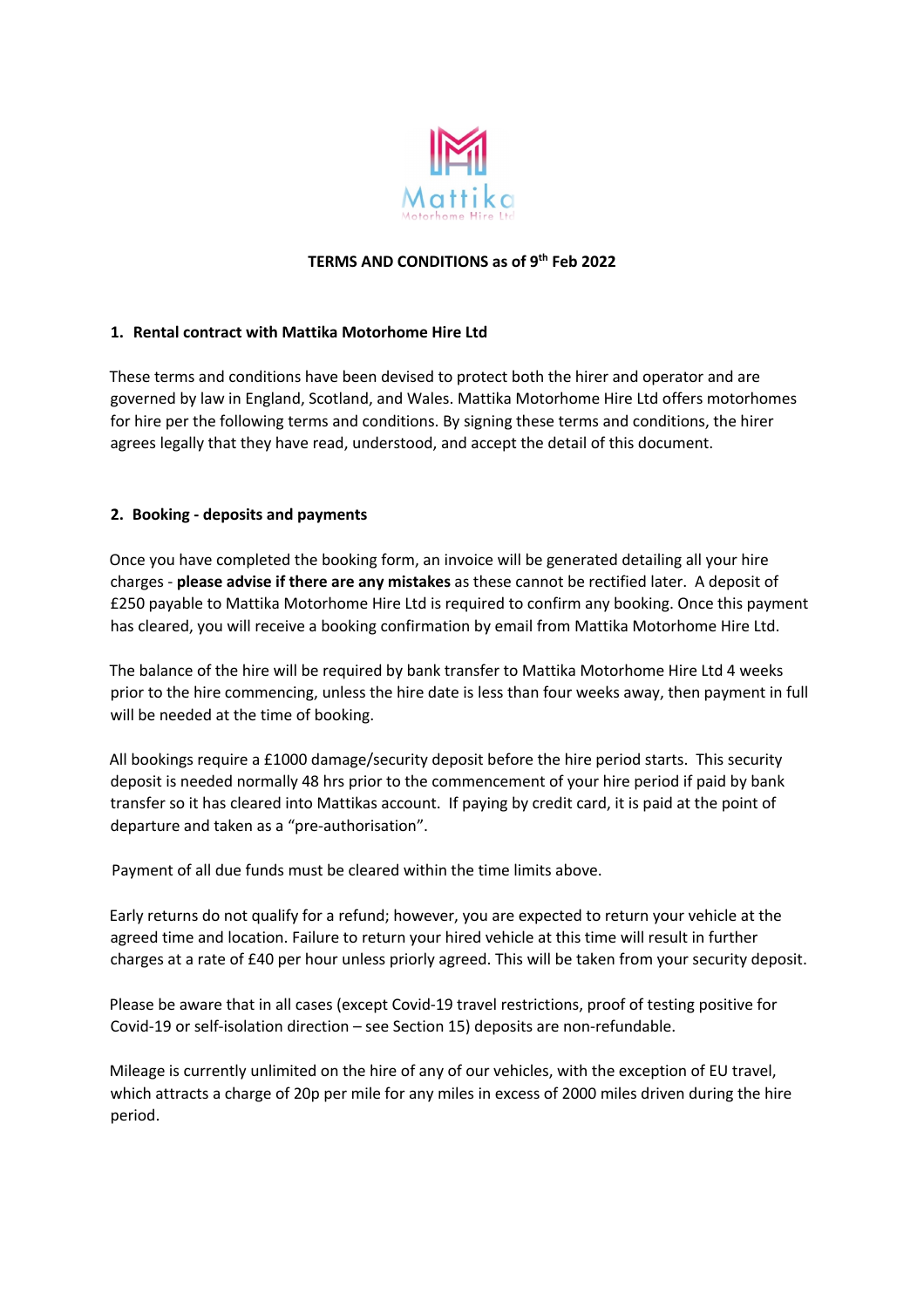All hirers/drivers must be of 25 years of age at the time of booking, have held a full driving licence for a minimum of 24 months and have no more than 6 points on their licence. This is to conform to our Insurer's terms and conditions of hire. Driving licence checks will be carried out prior to the agreed hire date (within 21 days of hire) and copies of driver's licences and proofs of identification will be kept on file for a period of no more than 12 months.

Although driver licence details will be required at time of booking, you will also be required to show your licence to Mattika Motorhome Hire Ltd on collection of your vehicle along with 2 other forms of identification with the address on these matching those on the driving licence. (Accepted forms of ID: 1 x Utility bill and 1 x Bank/pension/mortgage statement dated within in 3 months of hire). Mattika Motorhome Hire Ltd reserves the right to cancel the hire if drivers licence requests are not received. If the hirer does not conform to this request then all monies paid will be lost, except the insurance excess/security deposit, which is refundable.

Mattika Motorhome Hire Ltd respects current Data Protection laws and destroys all documentation immediately after hire.

## **3. Festival and EU Travel Bookings**

Festivals attracts a 50% premium increase of the damage/security deposit to £1500. All festival hire is subject to prior approval by Mattika Motorhome Hire Ltd. Please ensure this has been recorded on your booking form application for us to approve. If the vehicle is deemed to come back in an unacceptable level of cleanliness, then an excess cleaning/valeting charge of £100 will be applied.

EU travel attracts an additional charge of £20 per night and we operate a minimum of 14 nights hire for EU travel. There is also mileage cap of 2000 miles per trip, with any extra miles will be charged at 20p per mile. Please make it clear during the booking process (on your booking form) and the fees will automatically be added to your total hire charge. \*\* Currently we have a TEMPORARY BAN on travel to such destinations, in line with current Coronavirus travel restrictions. This is constantly being reviewed, in line with the government announcements.

#### **4. Collection and return**

The agreed allotted time and place is between 3.00pm and 6.00pm unless prior arrangement. To make the most of your holiday, there needs to be a detailed handover, which includes vehicle driving controls, the hot water system, central heating, electrics, toilet facilities and other useful information which takes about an hour. Please bear in mind that when you finish your hire, the likelihood will be another client is due to depart on the same day, so it is important that vehicles are returned before MIDDAY to give Mattika Motorhome Hire Ltd ample time to have the vehicle ready for the next hirer. Any late returns will be charged at £40 per hour. Parking for your car may be available for up to one vehicle which could be on-street or at the storage compound, however Mattika Motorhome Hire Ltd accepts no liability for any loss or damage incurred whist the vehicle is located there.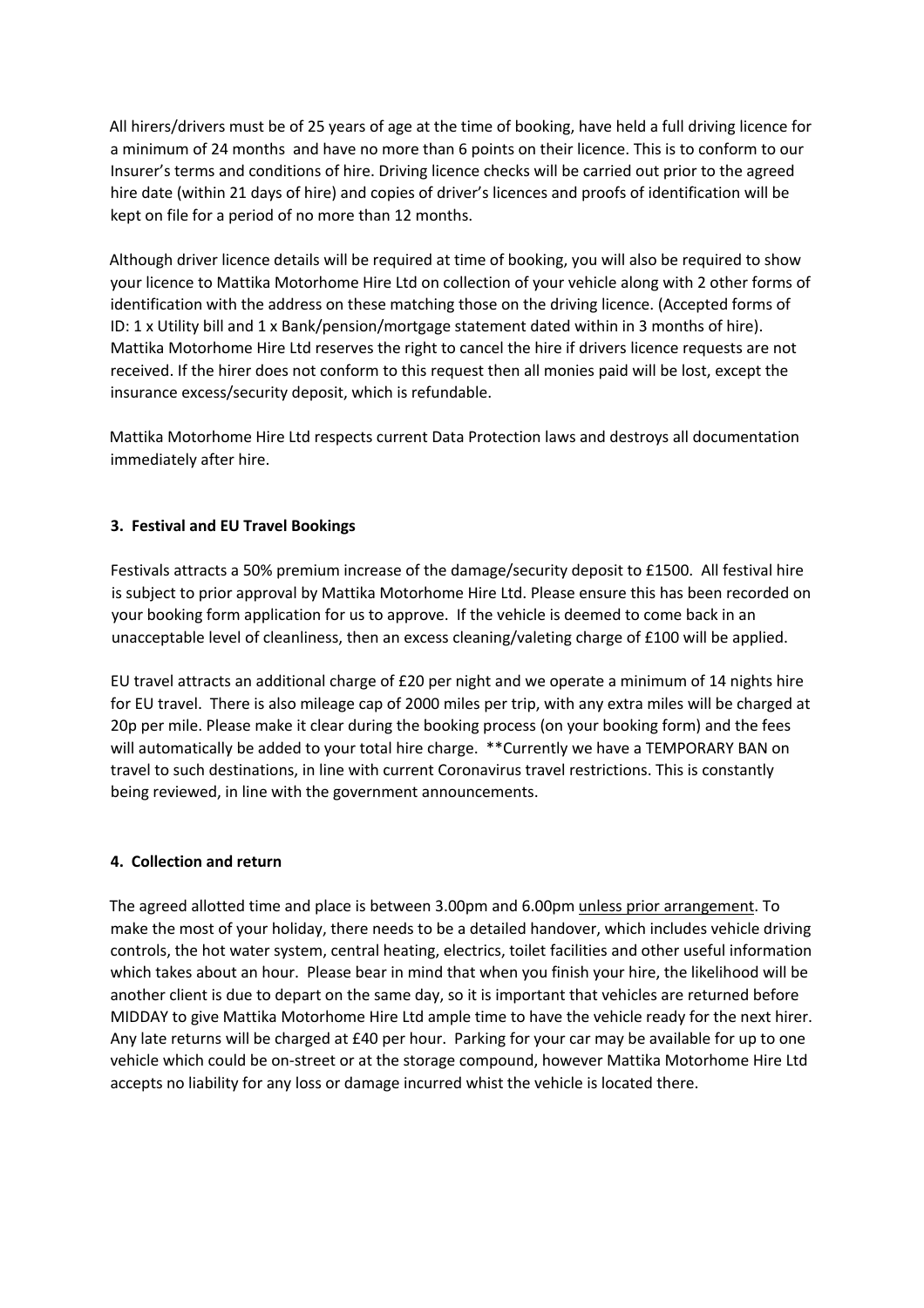### **5. Named Drivers / Passengers**

Only the named driver(s) in the booking proposal may drive the hired vehicle. Mattika Motorhome Hire Ltd reserve the right to refuse the handover to any person who they consider unsuitable to drive. In this unlikely event all hire charges will be refunded in full. Mattika Motorhome Hire Ltd has no further liability. Any other drivers that do not appear on the booking must gain permission in writing from Mattika Motorhome Hire Ltd before the hire starts (unless in an emergency) and all necessary checks and ID proofs would need to be cleared, as well as the appropriate fee paid.

Mattika Motorhome Hire Ltd only authorises the use of any Motorhome to the stated number of passengers allowed by the number of seat belts fitted. Safety restraints should always be used whist the vehicle is in motion.

## **6. Pets**

We do run a pet friendly service, there is a small daily charge to cover this. We accept well -behaved dogs (maximum of two). However, we kindly ask that you please consider the next guest who may have allergies, and to keep your pets off the furniture, and never leave them unattended in the vehicle. Any damage or additional cleaning will be chargeable.

### **7. Smoking Policy**

It is against the law to smoke in any hire vehicle in the U.K. This is therefore strictly prohibited in all vehicles even if the hirer is intending to go abroad.

#### **8. What if we cannot fulfil the Booking?**

In most cases your chosen hire vehicle will be available, however, in the unlikely event beyond Mattika Motorhome Hire Ltd control that it is not available, we will endeavour to find a suitable replacement. In this unlikely event if the replacement vehicle is more expensive then Mattika Motorhome Hire Ltd will pay the added charges up to a value of 110% of your total hire charges excluding refundable deposits. In the event a smaller vehicle is offered and accepted, then we will refund any difference in cost if applicable to the hirer.

#### **9. Forced Cancellation by Mattika Motorhome Hire Ltd**

In the unlikely situation where an unexpected situation occurs which is unavoidable by Mattika Motorhome Hire Ltd, whereby your motorhome is not available, and no replacement can be agreed or sourced, all monies will be returned in full. However, Mattika Motorhome Hire Ltd will not be held liable for any other costs or compensation. Mattika Motorhome Hire Ltd liability will be limited to the return of all monies paid in full.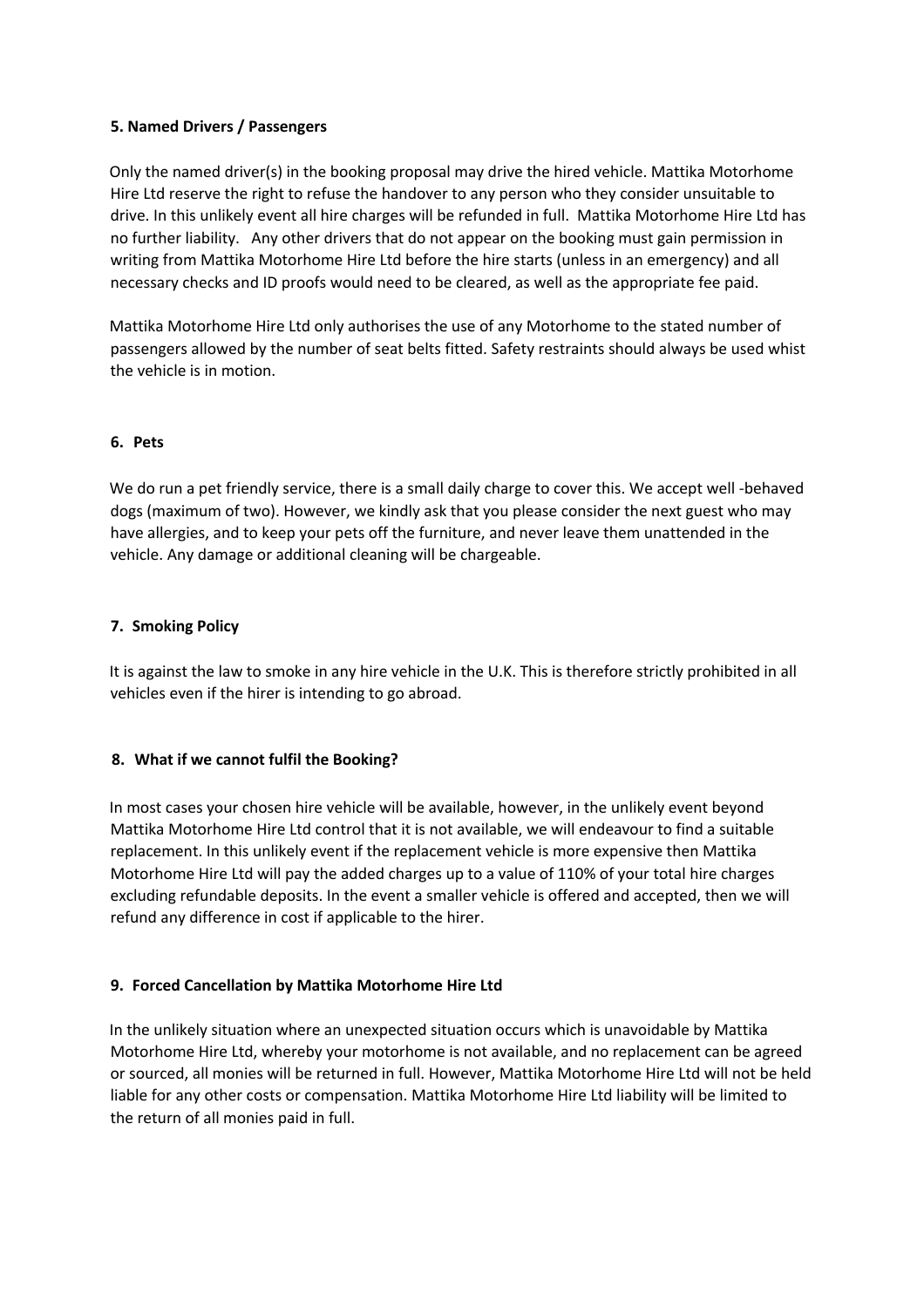### **10. Cancellation**

If the hirer needs to cancel for any reason, in the first instance please contact Mattika Motorhome Hire Ltd. If the date of cancellation is more than four weeks away from the date of hire, then no more payments will be needed, however, the first £250 deposit taken at the time of booking will be non-refundable, unless it is Covid-19 related. If you are within four weeks of the hire date, payment will have been made in full, and would not be entitled to a refund, again unless Covid-19 related. However, if we are successful in obtaining another booking for the same period, we reserve the right to refund you up to 50% of the hire fee paid. Mattika Motorhome Hire Ltd will endeavour to fulfil this gesture of goodwill wherever possible but cannot guarantee this outcome.

Mattika Motorhome Hire Ltd will also require written confirmation of your cancellation for our records. If cancellation is due to a Covid-19 positive test result or notification via the 'track and trace' app to self-isolate, please provide evidence of the positive test result or 'notification to isolate' that coincides with your hire period.

## **11. General Housekeeping & Responsibilities**

When it comes to looking after your hired vehicle, common sense is always one that we feel should always be applied. It is the hirer's responsibility to look after the vehicle for the duration of the hire, including and not limited to looking after keys (always keep them on your person), locking the vehicle when not in use and to use the security system that has been fitted to the vehicle.

Make sure that the correct fuel is used and that you do not put diesel in the water tank, as any contamination would be the hirer's responsibility and all costs would be borne by you the hirer and it will likely to be most, if not the full cost if a new tank has to be purchased.

Please make it your business to get to know the length height and width of your hired vehicle, respect the conditions of the roads you are always using and being aware of any restrictions. i.e., low bridges, narrow roads, sharp bends low branches etc. You, the hirer is responsible for any damage caused in this manner.

It is prohibited to sublet the hired vehicle to a third party, failure to adhere to this would result in the immediate cancellation of your rental agreement without any refunds and any damage would be payable by the hirer. All hire insurance including 3<sup>rd</sup> party liability would be at once null and voided.

You must obtain the permission of Mattika Motorhome Hire Ltd if any repairs are needed during the hire period, even if you the hirer are liable for the costs. If repairs are needed that are the responsibility of Mattika Motorhome Hire Ltd, then keep all receipts to obtain a refund from Mattika Motorhome Hire Ltd, but you must still obtain Mattika Motorhome Hire Ltd permission before any work is carried out. At all times you must inform Mattika Motorhome Hire Ltd as soon as you are aware of any fault.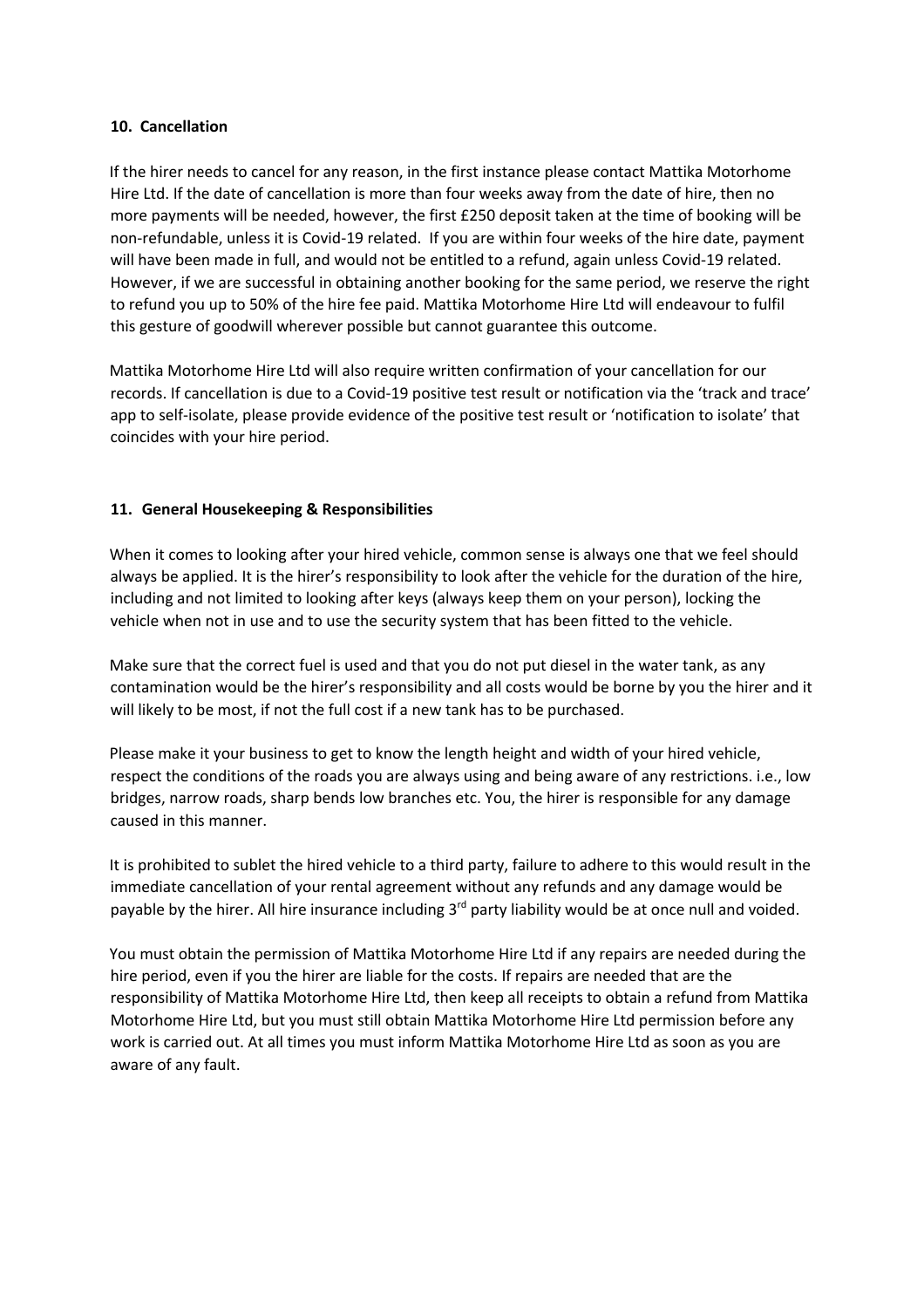### **12. Extra Charges**

Mattika Motorhome Hire Ltd try to include all extras and accessories to be enjoyed by the hirer however it is normal practice that you supply some of your own provisions.

- a) Bed linen bottom sheets are provided, but duvets and pillows are not included in the hire charge as most customers prefer to take their own. We can supply these for an additional cost if you so wish to do so.
- b) Failure to empty the toilet cassette will result in a £50 charge by Mattika Motorhome Hire Ltd. (We will ensure you have starter chemicals at point of collection)
- c) Any cleaning/valeting not considered normal usage will be charged by Mattika Motorhome Hire Ltd at the rate of £100. In all instances, damage to the interior, excluding fire, will be chargeable to the hirer. Any damage caused by fire will be covered by insurance, however, the first £750 is payable by the hirer. Mattika Motorhome Hire Ltd will not be held liable for any lost property during your holiday. (You will need to take out your own holiday insurance to allow for personal losses). See clause 13.
- d) A £20 refuelling charge (plus the cost of the fuel) will be charged by the Mattika Motorhome Hire Ltd if the tank is not full upon return (excluding usage from nearest fuel station to dropoff point).
- e) If you need replacement gas whilst on your holiday, the hirer is responsible for the cost. (All hires will be provided with at least one full gas bottle or the equivalent.) any missing gas bottles on return will incur a £50 per bottle charge plus gas refill costs.
- f) There is a £20 per night charge added to the daily hire rate for travel to any destinations that are currently members of the European Union, as well as 20p per mile for any miles driven over 2000 miles on the trip. Any charge for green card or VE103 forms will also passed on to the hirer. Costs will be communicated at time of booking. \*\*Temporary Measure\*\*

Mattika Motorhome Hire Ltd have taken the decision to not allow any hire/travel outside of the United Kingdom during the current Coronavirus Pandemic. We will review this in line with government travel guidelines and lockdown/isolation guidelines.

- g) A £1000 damage/security deposit is payable by the hirer to Mattika Motorhome Hire Ltd before hire commences. This means that you, the hirer, agrees that any damage sustained to your hire vehicle can be deducted from this deposit upon return to our HQ. Mattika Motorhome Hire Ltd will therefore need to keep the security deposit (or process the preauthorisation) until such time as estimates or final costs for the cost of repair have been obtained.
- h) The hirer is responsible for any parking/speeding or other traffic offences during the hire period. Mattika Motorhome Hire Ltd will inform the relevant authority of the named hirers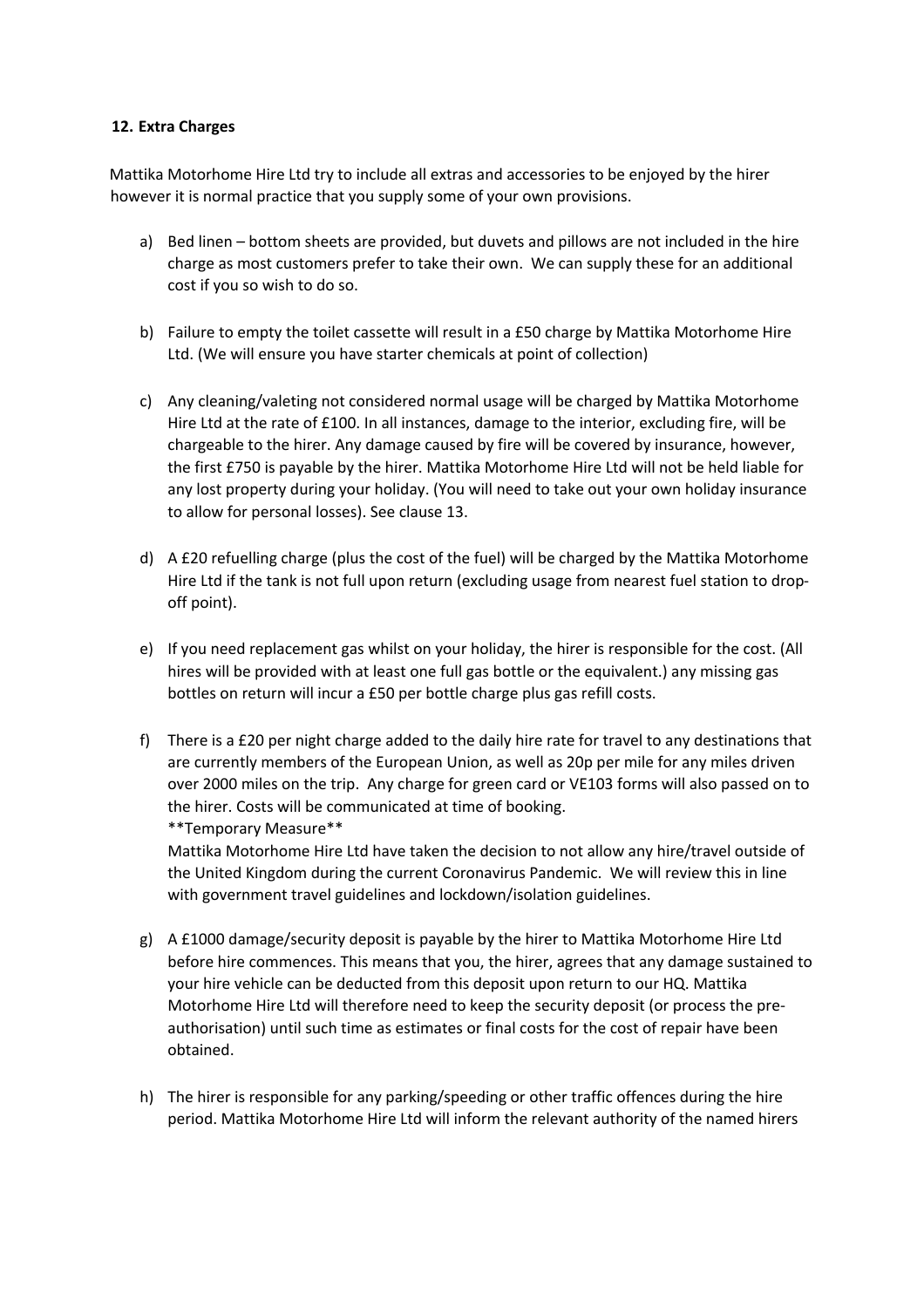for that period. Mattika Motorhome Hire Ltd will not accept any liability for fines or endorsement or any court costs for such offences.

i) Mattika Motorhome Hire Ltd reserve the right to charge for any admin costs if we need to get involved in any claims to the hirer. These will be set at £50 per occurrence.

By signing these terms and conditions you accept that Mattika Motorhome Hire Ltd can deduct any of the above payments from your damage deposit payment and that we can pass on your details to any relevant authority that request them.

## **13**. **Terms & Conditions of Insurance**

Insurance is only allowed to drivers between the age of 25 and 70 and must have held a full driving licence for a minimum of 2 years, with no more than two motoring convictions with a maximum of three points per conviction and not more than one fault claim within the last three years. Anything outside of these criteria and Mattika Motorhome Hire Ltd will need to obtain permission from the insurer prior to the commencement of any hire. There is usually other terms, costs, or excess increases and these will have to be passed on to the hirer. You will be notified of any changes usually before the booking has been confirmed.

Hirers who have obtained driving offence codes with the following BA, DD, UT will NOT be eligible for Insurance cover and therefore unable to make a booking with Mattika Motorhome Hire Ltd. Any damage caused to tyres/windscreens/wing mirrors/bike racks that need replacement or repair, are excluded from our insurance, and would need to be paid for by the hirer in all instances.

The hirer will indemnify Mattika Motorhome Hire Ltd against any personal or third-party losses outside the terms and conditions of the Insurance policy.

All named drivers on the rental agreement must without exception, be present at time of collection and be able to supply a valid photocard driving licence and any further supporting proofs of ID if priorly requested. Failure of this will result in said drivers been unable to drive the hired vehicle for the entire hire period.

Always agree to drive obeying the Highway Code.

Agree not to drive the vehicle whilst under the influence of alcohol or drugs.

Agree not to drive the hired vehicle outside of England/Wales and Scotland unless prior agreement has been approved and supporting documentation has been sort and provided.

## **14**. **Personal/Holiday Insurance**

As already mentioned, hiring a motorhome is no different to any other holiday, so it is recommended that all parties take out their own personal holiday insurance. It is strongly recommended that this